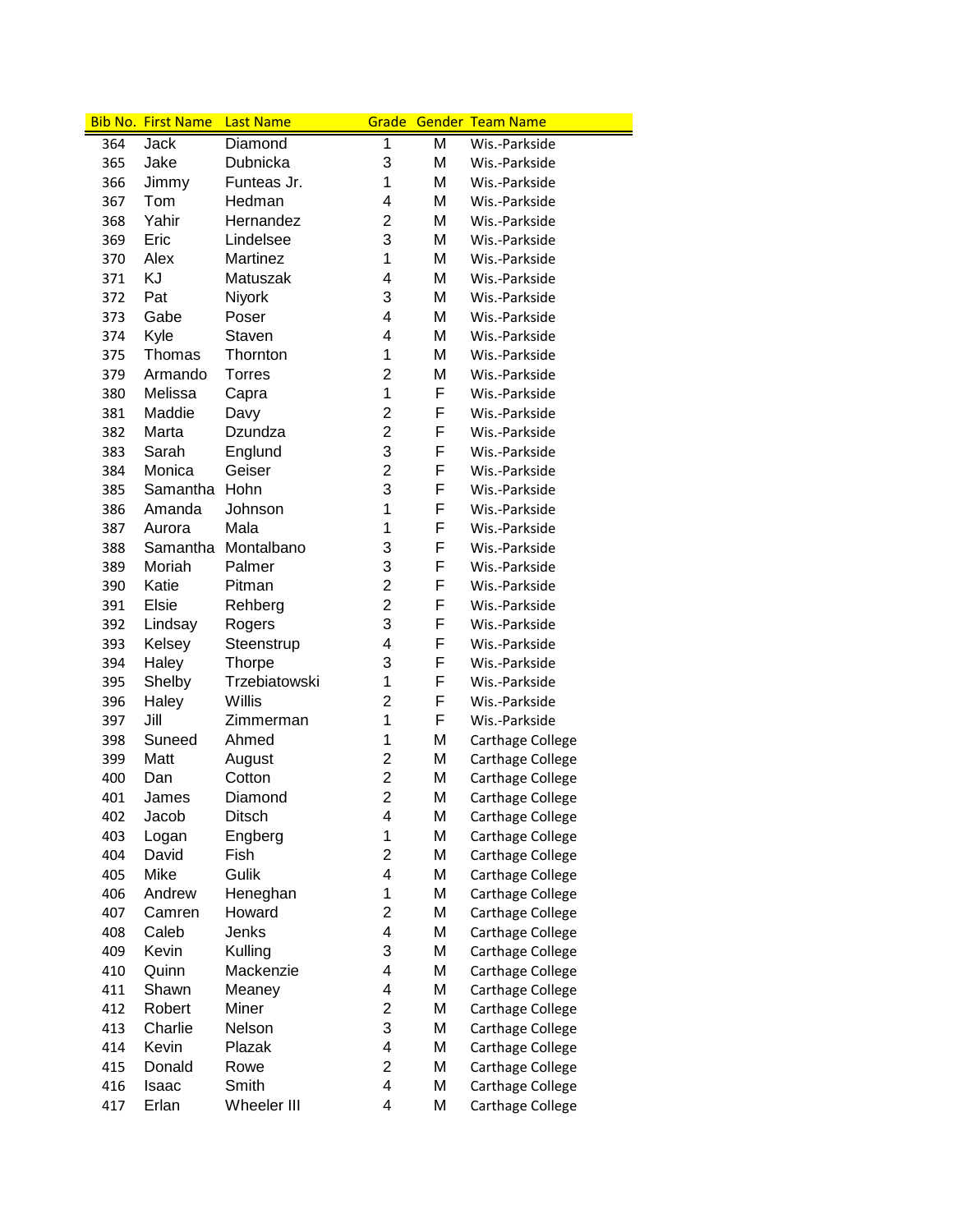| 418 | Paul          | White            | 3                       | Μ | <b>Carthage College</b> |
|-----|---------------|------------------|-------------------------|---|-------------------------|
| 419 | Mike          | York             | 1                       | Μ | Carthage College        |
| 420 | Shannon       | Cadigan          | 3                       | F | Carthage College        |
| 421 | Andrea        | Caravello        | 4                       | F | <b>Carthage College</b> |
| 422 | Indi          | Conover          | 1                       | F | Carthage College        |
| 423 | Natalie       | DeMicheal        | 3                       | F | <b>Carthage College</b> |
| 424 | Kendra        | Everts           | 3                       | F | <b>Carthage College</b> |
| 425 | Kaileen       | Glynn            | 4                       | F | <b>Carthage College</b> |
| 426 | Amanda        | Goecke           | $\overline{2}$          | F | <b>Carthage College</b> |
| 427 | Erika         | Gordon           | 1                       | F | <b>Carthage College</b> |
| 428 | Becca         | Lamp             | 1                       | F | <b>Carthage College</b> |
| 429 | <b>Bailey</b> | Lippeth          | 4                       | F | Carthage College        |
| 430 | Lexie         | Mallory          | 1                       | F | <b>Carthage College</b> |
| 431 | Laurel        | Martinez         | 3                       | F | <b>Carthage College</b> |
| 432 | <b>Tessa</b>  | McKenna          | $\overline{c}$          | F | <b>Carthage College</b> |
| 433 | Marisa        | Monbord          | $\mathbf 1$             | F | <b>Carthage College</b> |
| 434 | Sarah         | <b>Myss</b>      | 4                       | F | <b>Carthage College</b> |
| 435 | Rachel        | North            | 4                       | F | <b>Carthage College</b> |
| 436 | Maggie        | O'Toole          | 3                       | F | <b>Carthage College</b> |
| 437 | Maddy         | Schwartz         | $\overline{c}$          | F | <b>Carthage College</b> |
| 438 | Kaelyn        | Scull            | $\overline{2}$          | F | <b>Carthage College</b> |
| 439 | Sam           | Stanley          | 4                       | F | <b>Carthage College</b> |
| 440 | Kaylie        | VanOrd           | $\overline{\mathbf{c}}$ | F | <b>Carthage College</b> |
| 441 | Alanna        | Varnas           | $\overline{c}$          | F | Carthage College        |
| 442 | Emily         | Walden           | 1                       | F | <b>Carthage College</b> |
| 443 | Charles       | <b>Blackhawk</b> | 3                       | M | Chicago State           |
| 444 | Adrian        | Chavez           | 1                       | Μ | Chicago State           |
| 445 | Eric          | Diaz             | 3                       | Μ | Chicago State           |
| 446 | Andrew        | Huff             | $\overline{2}$          | Μ | Chicago State           |
| 447 | Desmond       | Meyer            | $\overline{c}$          | Μ | Chicago State           |
| 448 | Dijon         | Smith            | $\overline{2}$          | Μ | Chicago State           |
| 449 | Syndia        | Delgado          | 3                       | F | Chicago State           |
| 450 | Edith         | Gonzalez         | $\overline{\mathbf{4}}$ | F | Chicago State           |
| 451 | Angelica      | Hampton          | 3                       | F | Chicago State           |
| 452 | Daeja         | Hooks            | $\overline{2}$          | F | Chicago State           |
| 453 | Cailyn        | Howard           | $\overline{2}$          | F | Chicago State           |
| 454 | Jusilya       | Scott            | 4                       | F | Chicago State           |
| 455 | Ashley        | <b>Stewart</b>   | $\overline{2}$          | F | Chicago State           |
| 456 | Veronica      | Tovar            | 4                       | F | Chicago State           |
| 457 | Jeff          | Abbott           | 1                       | Μ | Elmhurst                |
| 458 | Luke          | Barnard          | 2                       | Μ | Elmhurst                |
| 459 | Scott         | <b>Blaszak</b>   | $\overline{2}$          | Μ | Elmhurst                |
| 460 | Juan          | Castaneda        | 1                       | Μ | Elmhurst                |
| 461 | Eric          | Chaidez          | $\overline{c}$          | Μ | Elmhurst                |
| 462 | Andrew        | <b>DeBolt</b>    | 4                       | Μ | Elmhurst                |
| 463 | Joshua        | DeGuzman         | 1                       | Μ | Elmhurst                |
| 464 | <b>Nick</b>   | DeLuca           | 1                       | Μ | Elmhurst                |
| 465 | Rodrigo       | Estrada          | $\overline{c}$          | Μ | Elmhurst                |
| 466 | William       | O'Connell        | 3                       | Μ | Elmhurst                |
| 467 | Skyler        | Ooyen            | 1                       | Μ | Elmhurst                |
| 468 | Joe           | <b>Rivas</b>     | 1                       | Μ | Elmhurst                |
| 469 | Paul          | Robertson        | $\overline{2}$          | Μ | Elmhurst                |
|     |               |                  |                         |   |                         |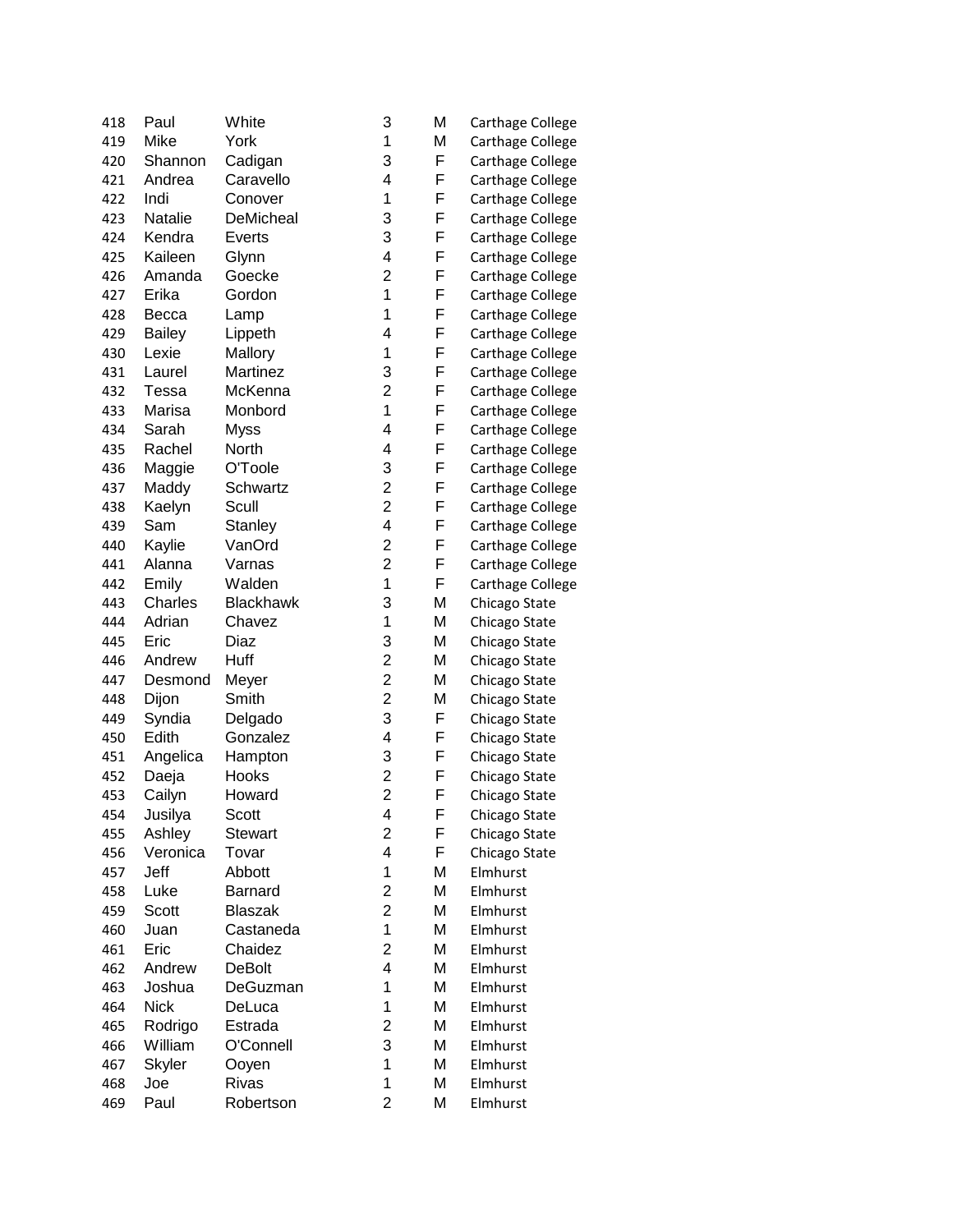| 470        | Ricardo           | <b>Robles</b>          | 3                       | M | Elmhurst                               |
|------------|-------------------|------------------------|-------------------------|---|----------------------------------------|
| 471        | David             | Schousen               | 4                       | M | Elmhurst                               |
| 472        | <b>Nick</b>       | Schulberg              | $\overline{2}$          | M | Elmhurst                               |
| 473        | Joaquin           | Silva                  | 4                       | M | Elmhurst                               |
| 474        | Zach              | Taylor                 | $\mathbf 1$             | M | Elmhurst                               |
| 475        | Dan               | Wiggin                 | $\overline{c}$          | Μ | Elmhurst                               |
| 476        | Jacob             | Wilson                 | 4                       | Μ | Elmhurst                               |
| 477        | Gabby             | Beaupre                | 4                       | F | Elmhurst                               |
| 478        | Ally              | Carpenter              | 3                       | F | Elmhurst                               |
| 479        | Julie             | Cukla                  | 4                       | F | Elmhurst                               |
| 480        | Katelyn           | <b>Ditzler</b>         | 4                       | F | Elmhurst                               |
| 481        | Maria             | Dugo                   | $\mathbf 1$             | F | Elmhurst                               |
| 482        | Stephanie         | Huwe                   | 4                       | F | Elmhurst                               |
| 483        | Kaila             | Konecki                | 3                       | F | Elmhurst                               |
| 484        | Nicole            | Lahey                  | 1                       | F | Elmhurst                               |
| 485        | Loredana          | Lappano                | $\overline{c}$          | F | Elmhurst                               |
| 486        | Sarah             | Melone                 | $\overline{2}$          | F | Elmhurst                               |
| 487        | Liesel            | Metz                   | 3                       | F | Elmhurst                               |
| 488        | Christina         | Rentner                | 4                       | F | Elmhurst                               |
| 489        | Haley             | Simpson                | $\mathbf 1$             | F | Elmhurst                               |
| 490        | Keeley            | Thayer                 | 3                       | F | Elmhurst                               |
| 491        | Jennifer          | Walsh                  | $\overline{c}$          | F | Elmhurst                               |
| 492        | Hayley            | Zweig                  | 3                       | F | Elmhurst                               |
| 493        | John              | Bowen                  | $\overline{c}$          | M | Judson                                 |
| 494        | Robert            | <b>Bruns</b>           | $\overline{c}$          | M | Judson                                 |
| 495        | Caleb             | Fletcher               | $\overline{c}$          | M | Judson                                 |
| 496        | Matt              | Mallary                | 3                       | M | Judson                                 |
| 497        | Mitchell          | Mallary                | 4                       | Μ | Judson                                 |
| 498        | Nicholas          | Modlin                 | 3                       | M | Judson                                 |
| 499        | Joseph            | Siporski               | 1                       | M | Judson                                 |
| 500        | Logan             | Thompson               | 1                       | Μ | Judson                                 |
| 501        | Jacob             | Wiese                  | $\overline{c}$          | M | Judson                                 |
| 502        | Daryle            | Worley III             | 3                       | M | Judson                                 |
| 503        | Susanna           | Finely                 | $\overline{c}$          | F | Judson                                 |
| 504        | Savannah          | Henn                   | $\overline{c}$          | F | Judson                                 |
| 505        | Guadalupe Machuca |                        | 3                       | F | Judson                                 |
| 506        | Kristi            | McClure                | $\overline{\mathbf{c}}$ | F | Judson                                 |
| 507        | Krista            | Peterson               | 4                       | F | Judson                                 |
| 508        | Julia             | Popenfoose             | 1                       | F | Judson                                 |
| 509        | Lindsey           | Rodig                  | 1                       | F | Judson                                 |
| 510        | Mara              | Schumacher             | $\overline{c}$          | F | Judson                                 |
| 511        | Hannah            | Topole                 | $\overline{c}$          | F | Judson                                 |
| 512        | Amanda            | Zylstra                | 4                       | F | Judson                                 |
| 513        | Alec              | Altman                 | 1                       | M | Moraine Valley CC                      |
| 514        | Rej               | Bedini                 | 1                       | M | Moraine Valley CC                      |
| 515        | Vicente           | Carbajal               | 1                       | M | Moraine Valley CC                      |
| 516        | <b>Braulio</b>    | Castellanos            | $\overline{\mathbf{c}}$ | M | Moraine Valley CC                      |
| 517        | Juan              | Castillo               | 1                       | Μ |                                        |
|            | Ryan              |                        | $\overline{c}$          | Μ | Moraine Valley CC                      |
| 518<br>519 | Kevin             | Dovgin<br><b>Dusek</b> | $\mathbf 1$             | Μ | Moraine Valley CC                      |
| 520        | Andrew            | Miller                 | 1                       | M | Moraine Valley CC<br>Moraine Valley CC |
| 521        | Jeremy            |                        | 1                       | M | Moraine Valley CC                      |
|            |                   | Morgan                 |                         |   |                                        |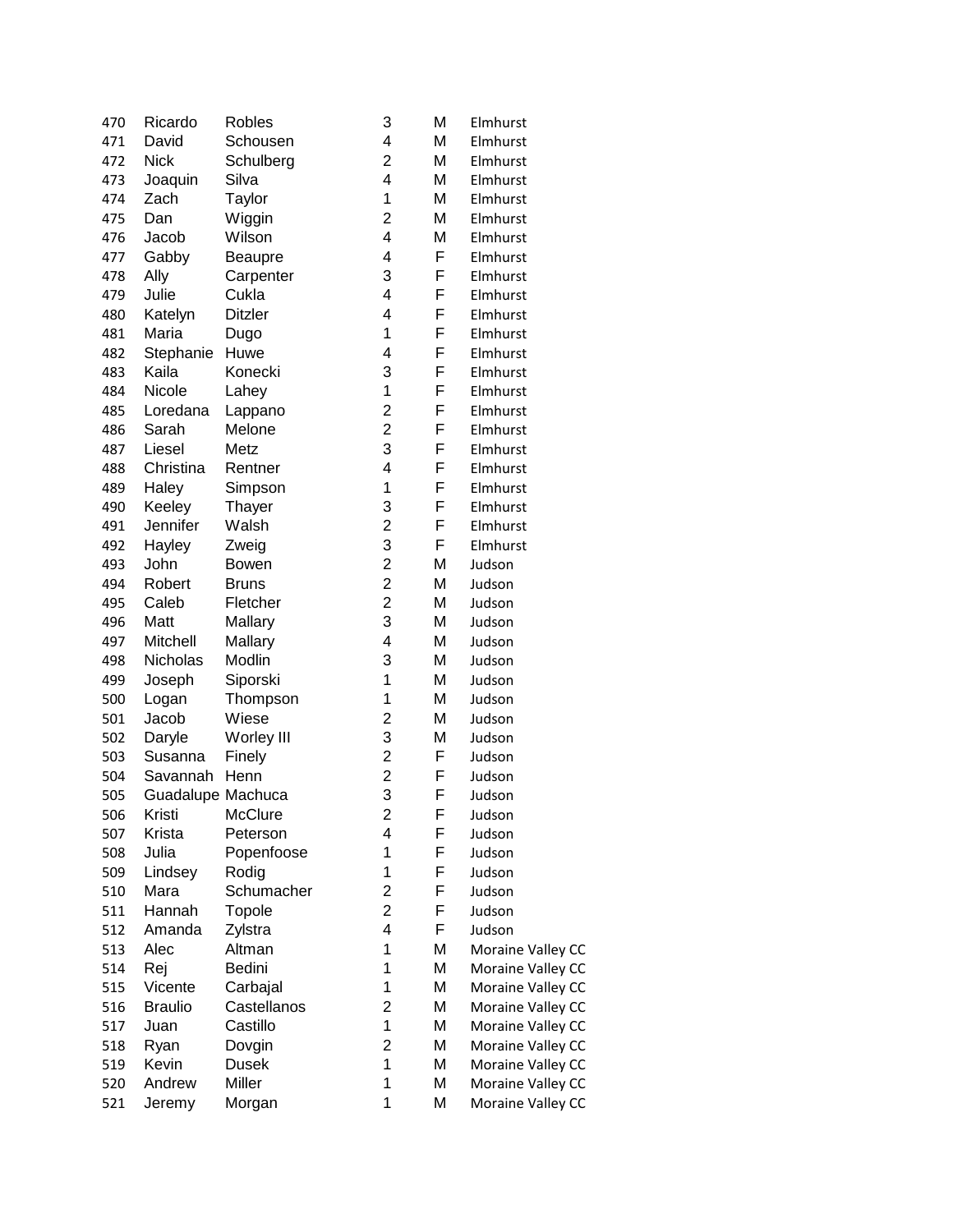| 522 | Tomas        | Villa             | 1                       | Μ | Moraine Valley CC      |
|-----|--------------|-------------------|-------------------------|---|------------------------|
| 523 | Ronaldo      | Wallace           | 1                       | Μ | Moraine Valley CC      |
| 524 | Abby         | Correa            | $\overline{2}$          | F | Moraine Valley CC      |
| 525 | Crystal      | <b>Flores</b>     | $\overline{2}$          | F | Moraine Valley CC      |
| 526 | Hannah       | Funk              | $\mathbf{1}$            | F | Moraine Valley CC      |
| 527 | Stephanie    | Majewski          | 1                       | F | Moraine Valley CC      |
| 528 | Amy          | Miller            | $\overline{2}$          | F | Moraine Valley CC      |
| 529 | Jackie       | Navarrete         | $\overline{2}$          | F | Moraine Valley CC      |
| 530 | Yuliana      | Olivares          | 1                       | F | Moraine Valley CC      |
| 531 | Gabby        | Plewa             | 1                       | F | Moraine Valley CC      |
| 532 | Weronika     | Staszel           | $\mathbf{1}$            | F | Moraine Valley CC      |
| 533 | Tonie        | Wasco             | $\overline{c}$          | F | Moraine Valley CC      |
| 534 | Jon          | Ashley            | $\overline{2}$          | Μ | Milwaukee Sch. Of Eng. |
| 535 | <b>Nick</b>  | Avila             | 3                       | Μ | Milwaukee Sch. Of Eng. |
| 536 | David        | Ciszewski         | 3                       | Μ | Milwaukee Sch. Of Eng. |
| 537 | Joe          | Crooks            | $\mathbf 1$             | Μ | Milwaukee Sch. Of Eng. |
| 538 | Daniel       | Gardner           | $\overline{2}$          | Μ | Milwaukee Sch. Of Eng. |
| 539 | Kenneth      | Holbrook          | $\mathbf 1$             | Μ | Milwaukee Sch. Of Eng. |
| 540 | <b>Trey</b>  | Horbinski         | $\overline{2}$          | M | Milwaukee Sch. Of Eng. |
| 541 | <b>Tripp</b> | Horbinski         | $\overline{2}$          | M | Milwaukee Sch. Of Eng. |
| 542 | Haily        | Kazik             | $\overline{2}$          | Μ | Milwaukee Sch. Of Eng. |
| 543 | Luke         | Kubasta           | $\mathbf 1$             | Μ | Milwaukee Sch. Of Eng. |
| 544 | Jared        | Maraccini         | $\overline{2}$          | M | Milwaukee Sch. Of Eng. |
| 545 | Ben          | Miller            | 4                       | Μ | Milwaukee Sch. Of Eng. |
| 546 | Collin       | Rink              | 3                       | Μ | Milwaukee Sch. Of Eng. |
| 547 | Jose         | Rizo              | $\overline{c}$          | Μ | Milwaukee Sch. Of Eng. |
| 548 | lan          | Stanosek-Rockwell | 3                       | M | Milwaukee Sch. Of Eng. |
| 549 | Matt         | Thomas            | $\overline{2}$          | M | Milwaukee Sch. Of Eng. |
| 550 | Austin       | Wright            | 3                       | Μ | Milwaukee Sch. Of Eng. |
| 551 | Patricia     | <b>Bray</b>       | 1                       | F | Milwaukee Sch. Of Eng. |
| 552 | Samantha     | <b>Brooker</b>    | 1                       | F | Milwaukee Sch. Of Eng. |
| 553 | Grace        | <b>Butkus</b>     | $\mathbf 1$             | F | Milwaukee Sch. Of Eng. |
| 554 | Desarae      | Echevarria        | $\overline{c}$          | F | Milwaukee Sch. Of Eng. |
| 555 | Caroline     | Groth             | $\mathbf 1$             | F | Milwaukee Sch. Of Eng. |
| 556 | Emorie       | Harty             | $\overline{\mathbf{c}}$ | F | Milwaukee Sch. Of Eng. |
| 557 | Grace        | <b>Kusik</b>      | $\overline{1}$          | F | Milwaukee Sch. Of Eng. |
| 558 | Stephanie    | Lynn              | 1                       | F | Milwaukee Sch. Of Eng. |
| 559 | Alexandia    | Muench            | 1                       | F | Milwaukee Sch. Of Eng. |
| 560 | Cass         | Summerfelt        | 3                       | F | Milwaukee Sch. Of Eng. |
| 561 | Jori         | Galles            | 3                       | F | Mount Mary             |
| 562 | Natalie      | Guyette           | 3                       | F | <b>Mount Mary</b>      |
| 563 | Denise       | Hernandez         | 3                       | F | <b>Mount Mary</b>      |
| 564 | Hayley       | Hove              | 3                       | F | <b>Mount Mary</b>      |
| 565 | Christina    | Ishaq             | 1                       | F | Mount Mary             |
| 566 | Mikaela      | Kinjerski         | 3                       | F | Mount Mary             |
| 567 | Carlie       | O'Donnell         | 1                       | F | Mount Mary             |
| 568 | Danielle     | Sherrer           | 4                       | F | Mount Mary             |
| 569 | Carlos       | Alvarado          | 3                       | Μ | North Park             |
| 570 | Ricky        | Barajas           | 4                       | Μ | North Park             |
| 571 | Jonathan     | Berggren          | $\overline{2}$          | Μ | North Park             |
| 572 | Joe          | Clifton           | 1                       | Μ | North Park             |
| 573 | Carlos       | Galo              | 1                       | M | North Park             |
|     |              |                   |                         |   |                        |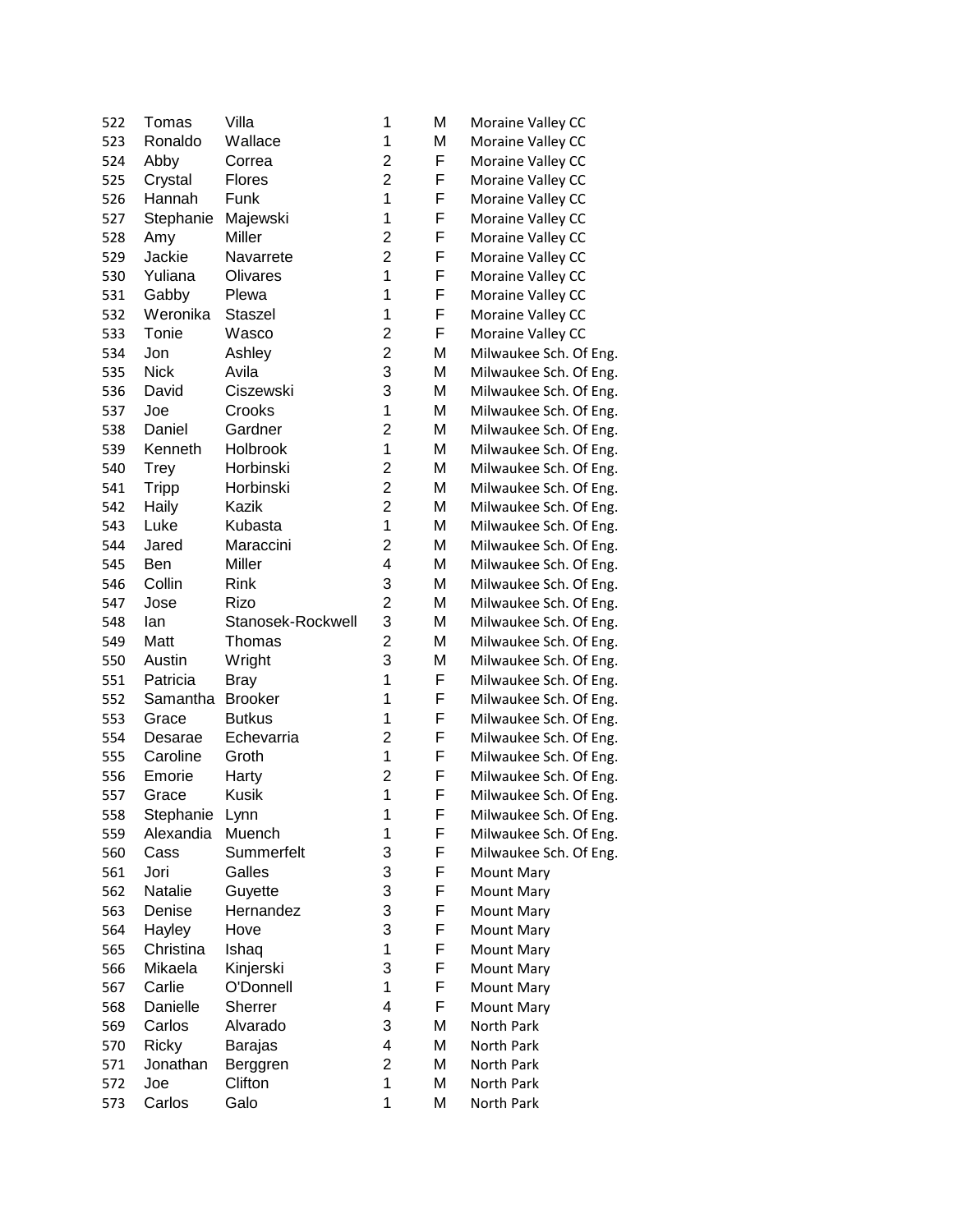| 574 | <b>Bjorn</b>    | Larson           | 4                       | M | North Park         |
|-----|-----------------|------------------|-------------------------|---|--------------------|
| 575 | Saul            | Lopez            | 3                       | Μ | North Park         |
| 576 | Jonathan        | Mak              | 3                       | Μ | North Park         |
| 577 | Junious         | Matlock          | 1                       | M | North Park         |
| 578 | Patrick         | O'Connell        | $\overline{\mathbf{c}}$ | M | North Park         |
| 579 | Erik            | Oldenburger      | $\mathbf 1$             | M | North Park         |
| 580 | Thomas          | Simac            | $\overline{c}$          | M | North Park         |
| 581 | Renee           | <b>Baker</b>     | $\overline{2}$          | F | North Park         |
| 582 | <b>Brooke</b>   | <b>Boers</b>     | 1                       | F | North Park         |
| 583 | Katerina        | Dague            | 1                       | F | North Park         |
| 584 | Lori            | Delfin           | 3                       | F | North Park         |
| 585 | Joela           | Ehnberg          | 1                       | F | North Park         |
| 586 | Miranda         | Gomez            | 3                       | F | North Park         |
| 587 | <b>Therese</b>  | Josephsen        | 1                       | F | North Park         |
| 588 | Mia             | Larson           | 3                       | F | North Park         |
| 589 | Zoe             | Larson           | 3                       | F | North Park         |
| 590 | Taylor          | LoCoco           | $\overline{c}$          | F | North Park         |
| 591 | Karina          | Maya             | 3                       | F | North Park         |
| 592 | Kathleen        | <b>McCarrick</b> | 3                       | F | North Park         |
| 593 | Jaime           | Tizon            | $\overline{c}$          | F | North Park         |
| 594 | Natalie         | Tomba            | 3                       | F | North Park         |
| 595 | Clyde           | Anderson         | $\overline{c}$          | M | Saginaw Valley     |
| 596 | Codey           | Cook             | $\mathbf 1$             | M | Saginaw Valley     |
| 597 | Parker          | Eisengruber      | 1                       | M | Saginaw Valley     |
| 598 | Tristan         | Fackelman        | 1                       | Μ | Saginaw Valley     |
| 599 | Nate            | Frasier          | 1                       | M | Saginaw Valley     |
| 600 | Tom             | Goforth          | $\overline{c}$          | Μ | Saginaw Valley     |
| 601 |                 | Kimball          | 1                       | Μ | Saginaw Valley     |
|     | Timmy<br>Eli    | Poth             | 2                       | Μ |                    |
| 602 |                 |                  | 1                       | F | Saginaw Valley     |
| 603 | Dominique Adams |                  | 1                       | F | Saginaw Valley     |
| 604 | Sophia          | <b>Bradley</b>   | $\overline{2}$          | F | Saginaw Valley     |
| 605 | Allison         | Dorr             |                         |   | Saginaw Valley     |
| 606 | <b>Brittany</b> | Johnson          | 4                       | F | Saginaw Valley     |
| 607 | Darby           | Meinecke         | $\overline{\mathbf{c}}$ | F | Saginaw Valley     |
| 608 | Alicia          | Tomlin           | $\overline{2}$          | F | Saginaw Valley     |
| 609 | Alex            | Cooper           | $\mathbf{1}$            | M | St. Francis (III.) |
| 610 | Kevin           | Hanlon           | 4                       | M | St. Francis (III.) |
| 611 | Steven          | Homecgoy         | 1                       | Μ | St. Francis (Ill.) |
| 612 | <b>Brandon</b>  | Ivins            | 4                       | Μ | St. Francis (Ill.) |
| 613 | <b>Billy</b>    | Klebenow         | 4                       | Μ | St. Francis (Ill.) |
| 614 | Alex            | Lima             | 1                       | M | St. Francis (Ill.) |
| 615 | <b>Brendan</b>  | McGrath          | 1                       | Μ | St. Francis (III.) |
| 616 | Aaron           | Sanchez          | 2                       | Μ | St. Francis (Ill.) |
| 617 | Anthony         | Santillo         | 3                       | Μ | St. Francis (Ill.) |
| 618 | Chris           | Santillo         | 3                       | Μ | St. Francis (Ill.) |
| 619 | Miseal          | <b>Tobias</b>    | 1                       | Μ | St. Francis (Ill.) |
| 620 | Jesse           | Unzueta          | 3                       | М | St. Francis (Ill.) |
| 621 | Chris           | Zavala           | 1                       | M | St. Francis (Ill.) |
| 622 | Donna           | Aslakson         | 4                       | F | St. Francis (Ill.) |
| 623 | Dani            | Aurit            | $\overline{\mathbf{c}}$ | F | St. Francis (Ill.) |
| 624 | Gracie          | Ball             | 3                       | F | St. Francis (Ill.) |
| 625 | Julia           | Caithamer        | 3                       | F | St. Francis (Ill.) |
|     |                 |                  |                         |   |                    |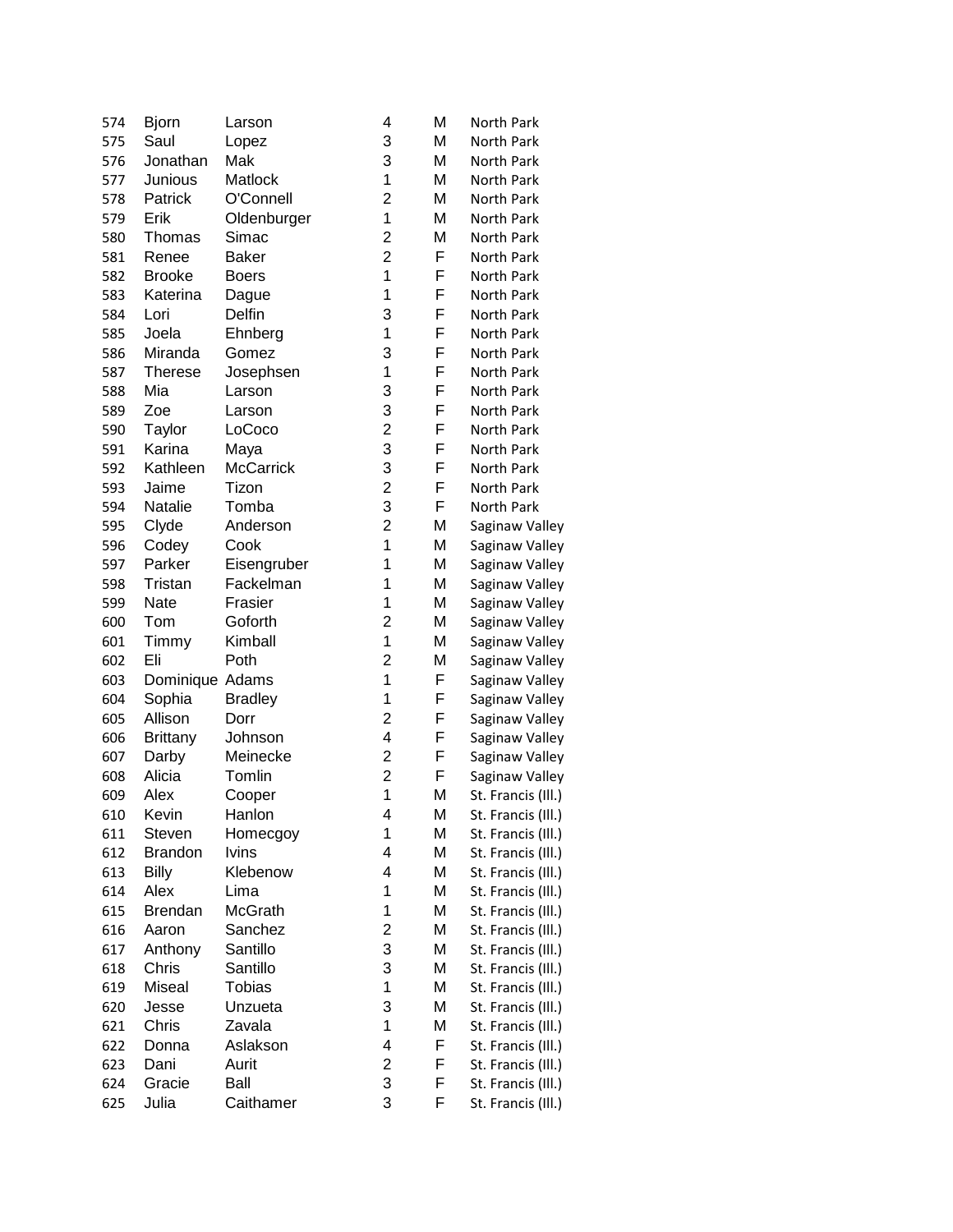| 626 | Catherine     | Crosson        | 2                       | F | St. Francis (Ill.)           |
|-----|---------------|----------------|-------------------------|---|------------------------------|
| 627 | Celine        | Ezpinoza       | $\overline{c}$          | F | St. Francis (Ill.)           |
| 628 | <b>Brooke</b> | Johnson        | $\overline{\mathbf{4}}$ | F | St. Francis (Ill.)           |
| 629 | Mallory       | Johnson        | $\overline{c}$          | F | St. Francis (Ill.)           |
| 630 | Ashlee        | Knott          | $\overline{c}$          | F | St. Francis (Ill.)           |
| 631 | Lesley        | Lopez          | $\overline{c}$          | F | St. Francis (Ill.)           |
| 632 | Kalya         | Rice           | $\overline{c}$          | F | St. Francis (Ill.)           |
| 633 | Lisa          | Ringstmeyer    | 4                       | F | St. Francis (Ill.)           |
| 634 | Lindsey       | Sayner         | $\overline{2}$          | F | St. Francis (III.)           |
| 635 | <b>Blake</b>  | Arthur         | $\overline{2}$          | Μ | <b>Trinity International</b> |
| 636 | Fabio         | Fernandez      | 3                       | Μ | <b>Trinity International</b> |
| 637 | Anthony       | Gatter         | $\overline{c}$          | Μ | <b>Trinity International</b> |
| 638 | Todd          | Rhines         | 1                       | Μ | <b>Trinity International</b> |
| 639 | Mark          | Syverson       | $\overline{c}$          | Μ | <b>Trinity International</b> |
| 640 | Becca         | Christiansen   | 4                       | F | <b>Trinity International</b> |
| 641 | Joy           | Corley         | 3                       | F | <b>Trinity International</b> |
| 642 | Felicia       | Kranz          | 3                       | F | <b>Trinity International</b> |
| 643 | Pamela        | Martinez       | $\overline{2}$          | F | <b>Trinity International</b> |
| 644 | Jenny         | Olayo          | 1                       | F | <b>Trinity International</b> |
| 645 | Courtney      | Pate           | 3                       | F | <b>Trinity International</b> |
| 646 | Rachel        | <b>Stevens</b> | 4                       | F | <b>Trinity International</b> |
| 647 | Rafaela       | Stoyanova      | 3                       | F | <b>Trinity International</b> |
| 648 | Katelyn       | Wells          | $\overline{c}$          | F | <b>Trinity International</b> |
| 649 | Michael       | Allara         | $\mathbf{1}$            | M | U. of Chicago                |
| 650 | Jacob         | Amiri          | $\overline{2}$          | M | U. of Chicago                |
| 651 | Ben           | Chaimberg      | 1                       | Μ | U. of Chicago                |
|     | Rohan         | Dandavati      | 1                       | Μ |                              |
| 652 |               |                | 1                       |   | U. of Chicago                |
| 653 | Eric          | Guzman         |                         | Μ | U. of Chicago                |
| 654 | Eyal          | Hanfling       | 3                       | M | U. of Chicago                |
| 655 | Abe           | Herzog         | 1                       | Μ | U. of Chicago                |
| 656 | Kyler         | Hu             | 4                       | M | U. of Chicago                |
| 657 | Yorkbell      | Jaramillo      | 4                       | Μ | U. of Chicago                |
| 658 | Jacob         | Johnson        | 1                       | Μ | U. of Chicago                |
| 659 | Kareem        | Kebaish        | 3                       | Μ | U. of Chicago                |
| 660 | Thomas        | Lynch          | 4                       | Μ | U. of Chicago                |
| 661 | Jackson       | Mariotti       | 1                       | M | U. of Chicago                |
| 662 | Owen          | Melia          | 1                       | M | U. of Chicago                |
| 663 | Kevin         | O'Connor       | 4                       | Μ | U. of Chicago                |
| 664 | Corey         | Okinaka        | 3                       | M | U. of Chicago                |
| 665 | Tai           | Pai            | 3                       | Μ | U. of Chicago                |
| 666 | Michael       | Stubna         | $\overline{\mathbf{c}}$ | Μ | U. of Chicago                |
| 667 | Michelle      | <b>Dobbs</b>   | 3                       | F | U. of Chicago                |
| 668 | Claire        | Drigotas       | 1                       | F | U. of Chicago                |
| 669 | Madison       | Hetzner        | 3                       | F | U. of Chicago                |
| 670 | Alisha        | Ho             | 4                       | F | U. of Chicago                |
| 671 | Minnie        | Horvath        | $\overline{c}$          | F | U. of Chicago                |
| 672 | Maya          | Lewinsohn      | 4                       | F | U. of Chicago                |
| 673 | Lily          | Ting           | 3                       | F | U. of Chicago                |
| 674 | Megan         | Verner-Crist   | $\overline{c}$          | F | U. of Chicago                |
| 675 | Catherine     | Young          | 4                       | F | U. of Chicago                |
| 676 | Mark          | Ahlers         | 1                       | M | Waldorf                      |
| 677 | Jimmy         | Blankenship    | 1                       | M | Waldorf                      |
|     |               |                |                         |   |                              |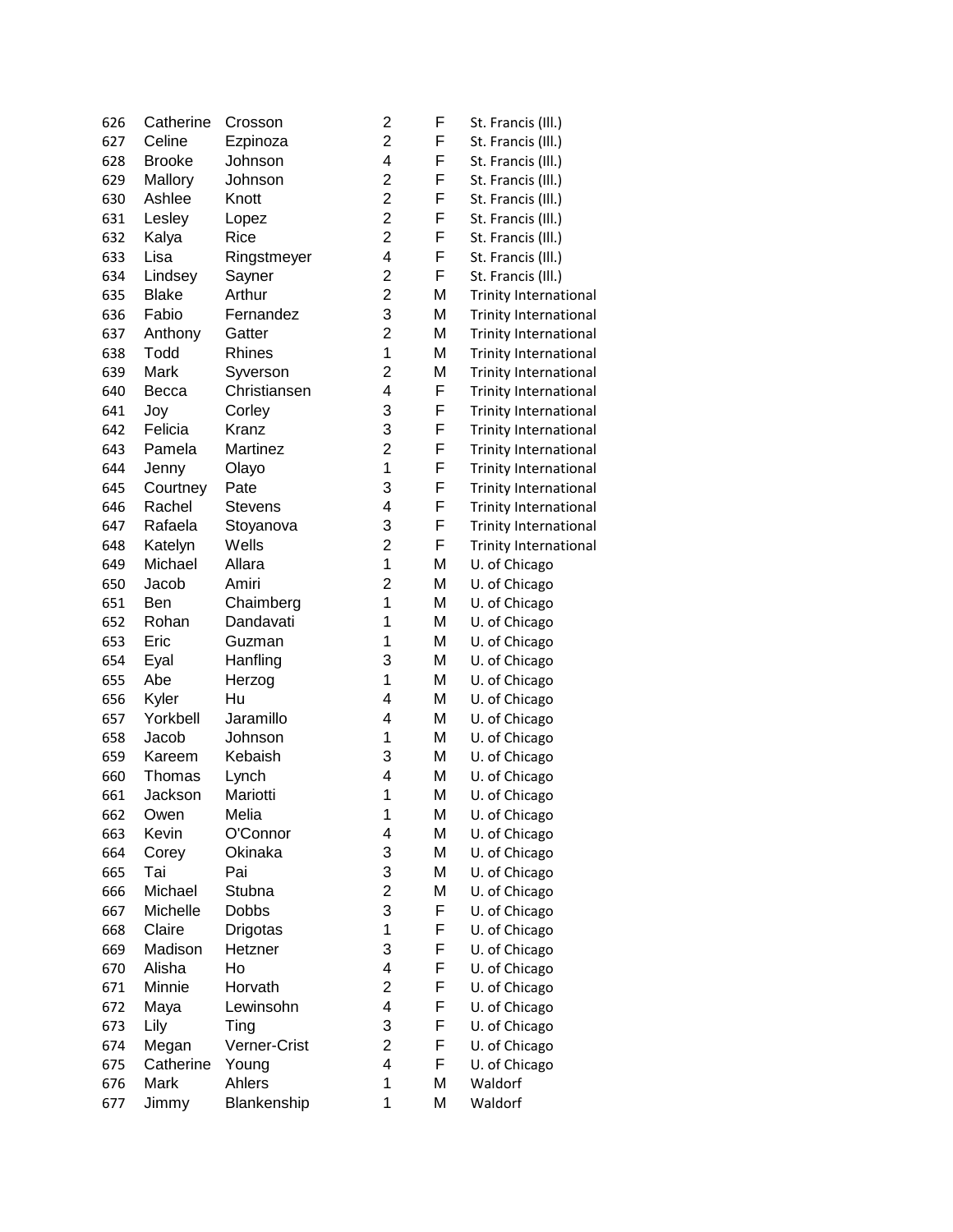| 678 | Adam             | <b>Brinkman</b> | 4                       | Μ | Waldorf        |
|-----|------------------|-----------------|-------------------------|---|----------------|
| 679 | Cody             | Clark           | 4                       | M | Waldorf        |
| 680 | Eithan           | <b>Esensee</b>  | 1                       | Μ | Waldorf        |
| 681 | Ovan             | Garcia          | 3                       | M | Waldorf        |
| 682 | Nathan           | <b>Meiners</b>  | 3                       | M | Waldorf        |
| 683 | Luis             | Ramirez         | 1                       | Μ | Waldorf        |
| 684 | Jesse            | Vega            | 1                       | Μ | Waldorf        |
| 685 | Aaron            | Ward            | 3                       | M | Waldorf        |
| 686 | Cassidy          | Warson          | 3                       | M | Waldorf        |
| 687 | Alden            | Zeller          | 1                       | M | Waldorf        |
| 688 | Luke             | Anderson        | $\overline{c}$          | M | Wheaton (III.) |
| 689 | Garrett          | Boggs           | 4                       | M | Wheaton (III.) |
| 690 | Noah             | <b>Brase</b>    | 1                       | Μ | Wheaton (III.) |
| 691 | Andrew           | Daghfal         | 1                       | Μ | Wheaton (III.) |
| 692 | <b>Bradley</b>   | Dowell          | 1                       | Μ | Wheaton (III.) |
| 693 | Andreas          | Geiger          | 4                       | Μ | Wheaton (III.) |
| 694 | Jacob            | Giganti         | $\overline{2}$          | Μ | Wheaton (III.) |
| 695 | Alex             | Holle           | $\overline{\mathbf{4}}$ | Μ | Wheaton (III.) |
| 696 | Tyler            | Jones           | $\overline{c}$          | M | Wheaton (III.) |
| 697 | Michael          | Joyce           | 1                       | M | Wheaton (III.) |
| 698 | Jimmy            | Larkin          | 3                       | M | Wheaton (III.) |
| 699 | Chris            | Lee             | 3                       | M | Wheaton (III.) |
| 700 | Philip           | Meyer           | 3                       | M | Wheaton (III.) |
| 701 | Seth             | Spykstra        | $\overline{2}$          | M | Wheaton (III.) |
| 702 | <b>Miles</b>     | Trujillo        | 1                       | M | Wheaton (III.) |
| 703 | Johnathan        | Walker          | $\overline{c}$          | M | Wheaton (III.) |
| 704 | Dereck           | Woodcock        | 3                       | M | Wheaton (III.) |
| 705 | Abby             | Amstutz         | 4                       | F | Wheaton (III.) |
| 706 | Christy          | <b>Baars</b>    | 1                       | F | Wheaton (III.) |
| 707 | Megan            | <b>Bailey</b>   | 1                       | F | Wheaton (III.) |
| 708 | Hannah           | Barbour         | 4                       | F | Wheaton (III.) |
| 709 | Laura            | <b>Barnes</b>   | 1                       | F | Wheaton (III.) |
| 710 | Emily            | <b>Blom</b>     | $\overline{c}$          | F | Wheaton (III.) |
| 711 | Allison          | Collins         | 3                       | F | Wheaton (III.) |
| 712 | Chloe            | Derrenbacker    | 3                       | F | Wheaton (III.) |
| 713 | Rose             | Favino          | 1                       | F | Wheaton (III.) |
| 714 | Christina        | Festen          | $\overline{\mathbf{c}}$ | F | Wheaton (III.) |
| 715 | Hannah           | Fuster          | 4                       | F | Wheaton (III.) |
| 716 | Ellie            | Hawthorne       | 2                       | F | Wheaton (III.) |
| 717 | Rachel           | Jagrowski       | 3                       | F | Wheaton (III.) |
| 718 | Madeline         | Lanois          | 3                       | F | Wheaton (III.) |
| 719 | Rebecca          | Marcotte        | $\overline{c}$          | F | Wheaton (III.) |
| 720 | <b>Bridget</b>   | Oslund          | 4                       | F | Wheaton (III.) |
| 721 | Caitlin          | Post            | 1                       | F | Wheaton (III.) |
| 722 | Kenzie           | Quinn           | 2                       | F | Wheaton (III.) |
| 723 | Rachel           | Reamer          | $\overline{c}$          | F | Wheaton (III.) |
| 724 | Faith            | Ritchie         | 4                       | F | Wheaton (III.) |
| 725 | Jacqueline Smith |                 | 3                       | F | Wheaton (III.) |
| 726 | Donna            | <b>Street</b>   | $\overline{2}$          | F | Wheaton (III.) |
| 727 | Rebekah          | Thielman        | 1                       | F | Wheaton (III.) |
| 728 | Rachel           | Thomson         | 3                       | F | Wheaton (III.) |
| 729 | Elise            | Topazian        | 3                       | F | Wheaton (III.) |
|     |                  |                 |                         |   |                |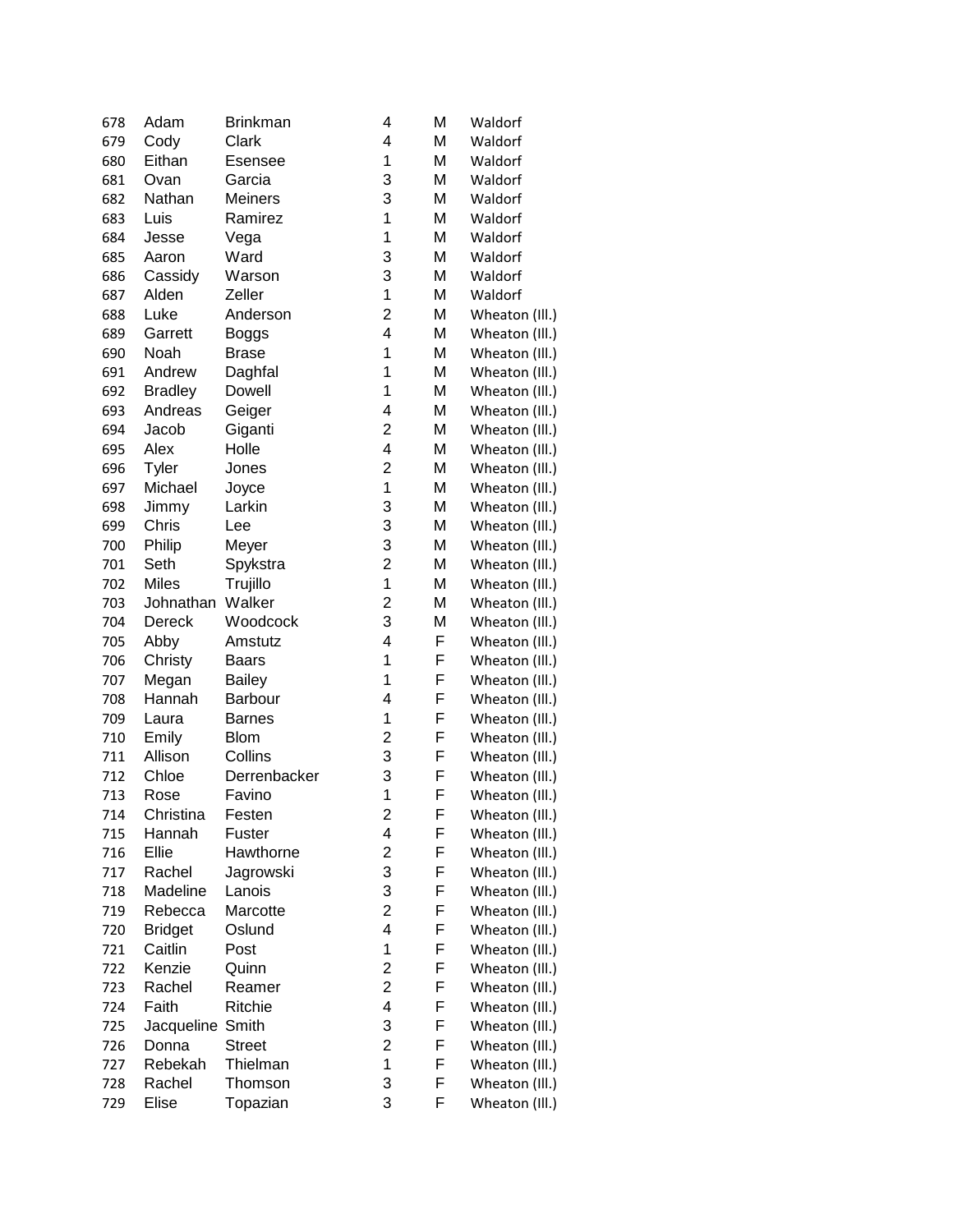| 730 | Anna         | Trujillo        | 3              | F | Wheaton (III.)   |
|-----|--------------|-----------------|----------------|---|------------------|
| 731 | Jordan       | Tuin            | 4              | F | Wheaton (III.)   |
| 732 | Zach         | Boemke          | 4              | Μ | Illinois XC Club |
| 733 | David        | Choi            | 3              | Μ | Illinois XC Club |
| 734 | <b>Brad</b>  | Coyle           | 4              | Μ | Illinois XC Club |
| 735 | Eric         | De Guevara      | 4              | Μ | Illinois XC Club |
| 736 | Matt         | Dini            | 2              | M | Illinois XC Club |
| 737 | <b>Tyler</b> | Dixon           | 3              | M | Illinois XC Club |
| 738 | Josh         | Feldman         | 1              | M | Illinois XC Club |
| 739 | Michael      | Frintner        | $\overline{2}$ | M | Illinois XC Club |
| 740 | Cody         | Hansen          | $\overline{c}$ | M | Illinois XC Club |
| 741 | Auburn       | Jimenez         | 4              | Μ | Illinois XC Club |
| 742 | Ryan         | Kelch           | 4              | Μ | Illinois XC Club |
| 743 | Chris        | Kennedy         | 3              | M | Illinois XC Club |
| 744 | Steven       | <b>Krauklis</b> | 4              | Μ | Illinois XC Club |
| 745 | Austin       | Kuehr           | $\overline{2}$ | Μ | Illinois XC Club |
| 746 | Ciarán       | Lynch           | 1              | Μ | Illinois XC Club |
| 747 | John         | Lyons           | 1              | Μ | Illinois XC Club |
| 748 | Sean         | <b>McCarty</b>  | $\overline{c}$ | M | Illinois XC Club |
| 749 | Jack         | Morrissey       | 3              | Μ | Illinois XC Club |
| 750 | Greg         | Netols          | 4              | Μ | Illinois XC Club |
| 751 | Alex         | Notton          | 3              | Μ | Illinois XC Club |
| 752 | Steven       | Orta            | 2              | M | Illinois XC Club |
| 753 | Jared        | Ripoli          | 3              | Μ | Illinois XC Club |
| 754 | Leonel       | Rodriguez       | 1              | M | Illinois XC Club |
| 755 | Justin       | Shim            | 1              | M | Illinois XC Club |
|     |              | Somerfield      | 3              | M | Illinois XC Club |
| 756 | Ryan         |                 | 2              | M |                  |
| 757 | Quinn        | Todzo<br>White  | 4              |   | Illinois XC Club |
| 758 | Evan         |                 |                | M | Illinois XC Club |
| 759 | Henry        | Wolf            | 4              | Μ | Illinois XC Club |
| 760 | William      | Wolf            | 1              | Μ | Illinois XC Club |
| 761 | Arturo       | Woodward-Montes | 1              | Μ | Illinois XC Club |
| 762 | Hannah       | <b>Behle</b>    | 3              | F | Illinois XC Club |
| 763 | Noel         | <b>Brindise</b> | 1              | F | Illinois XC Club |
| 764 | Lauren       | Choi            | 4              | F | Illinois XC Club |
| 765 | Emily        | Foley           | $\overline{c}$ | F | Illinois XC Club |
| 766 | Sara         | Folliard        | 1              | F | Illinois XC Club |
| 767 | Megan        | Frintner        | 2              | F | Illinois XC Club |
| 768 | Allison      | Gibson          | 3              | F | Illinois XC Club |
| 769 | Heather      | Guetterman      | 4              | F | Illinois XC Club |
| 770 | Rebecca      | Haight          | 1              | F | Illinois XC Club |
| 771 | Amanda       | Lesak           | 3              | F | Illinois XC Club |
| 772 | Abby         | Madden          | 4              | F | Illinois XC Club |
| 773 | Robin        | Manarik         | 3              | F | Illinois XC Club |
| 774 | <b>Beth</b>  | <b>McGreal</b>  | 4              | F | Illinois XC Club |
| 775 | Erin         | McKee           | 2              | F | Illinois XC Club |
| 776 | Megan        | Mocogni         | 4              | F | Illinois XC Club |
| 777 | Jillian      | Monier          | 1              | F | Illinois XC Club |
| 778 | Anna         | Piazza          | 2              | F | Illinois XC Club |
| 779 | Anastasia    | Rodriguez       | $\mathbf{1}$   | F | Illinois XC Club |
| 780 | Lexy         | Rudofski        | 2              | F | Illinois XC Club |
| 781 | Anneliese    | Schulz          | 1              | F | Illinois XC Club |